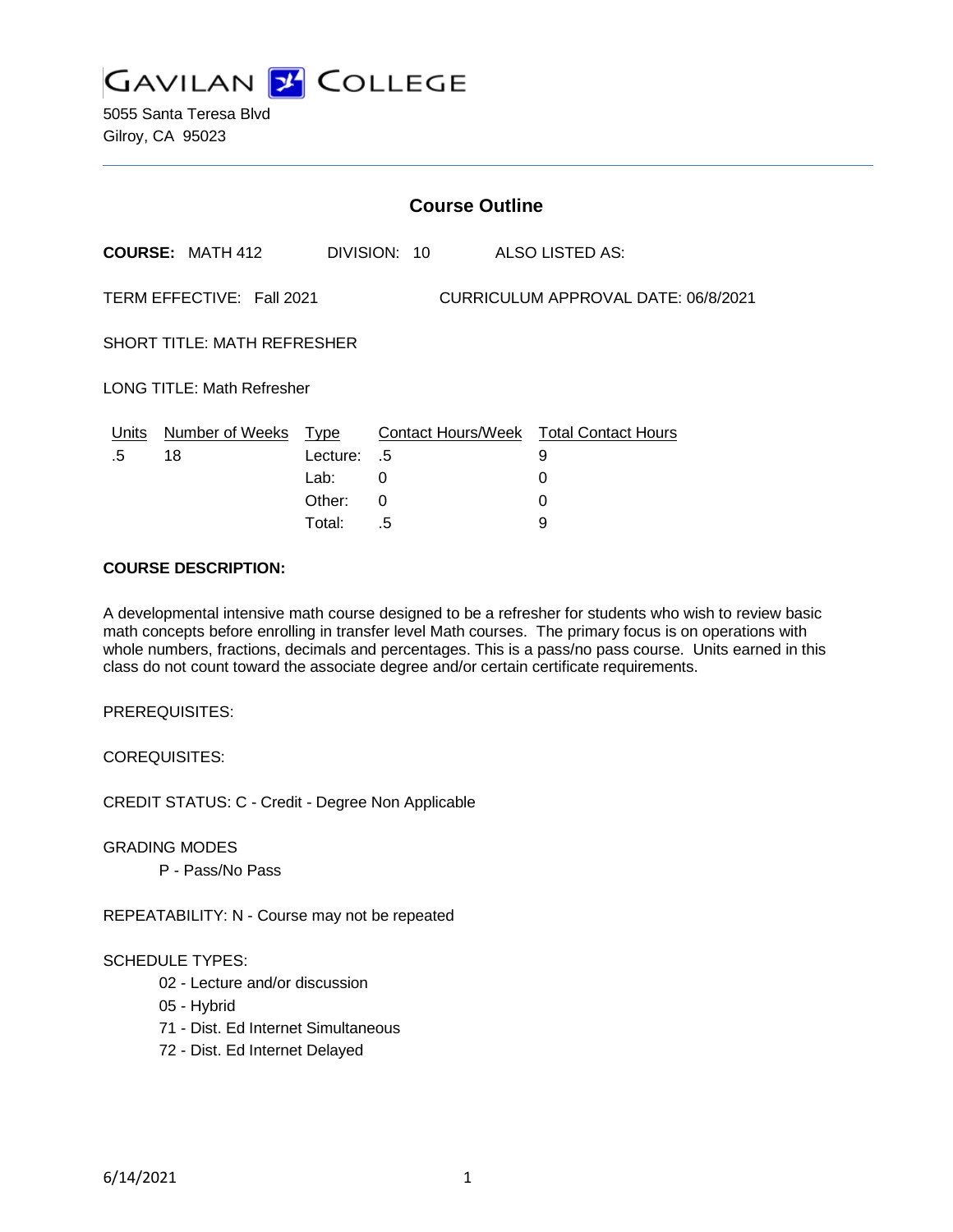### **STUDENT LEARNING OUTCOMES:**

By the end of this course, a student should:

1. Perform basic operations with whole numbers, fractions, decimals, and signed numbers without the use of a calculator

2. Utilize math specific study skills and test taking strategies

3. Solve basic percentage problems using proportions and equations

## **CONTENT, STUDENT PERFORMANCE OBJECTIVES, OUT-OF-CLASS ASSIGNMENTS**

Curriculum Approval Date: 06/8/2021

1 hours

Content: operations with whole numbers

Student Performance Objectives (SPO): The student will be able to add, subtract, divide, and multiply whole numbers w/o using the calculator.

Out-of-Class Assignments: HW handout - order of operations on whole numbers

2 hours

Content: Operations with Fractions

Student Performance Objectives (SPO):

Student will demonstrate the ability to complete basic operations with fractions

Out-of-Class Assignments: HW assignment - operations on fractions + order of operations

2 Hours

Content: Signed numbers.

Student Performance Objectives (SPO): Student will be able to complete basic operations with positive and negative numbers

Out-of-Class Assignments: Handout - operations on real numbers

1 Hours

Content: Operations with decimals.

Student Performance Objectives (SPO): student will be able to complete basic operations with decimals Out-of-Class Assignments: Handout - order of operations with decimals

2 Hours

Content: Percents

Student Performance Objectives (SPO): Student will be able to convert percent to decimal and fraction and vice versa + solve basic application problems

involving percents

Out-of-Class Assignments: HW assignment - conversion with percents , decimals and fractions 1 Hour Final Test

#### **METHODS OF INSTRUCTION:**

Lectures, group work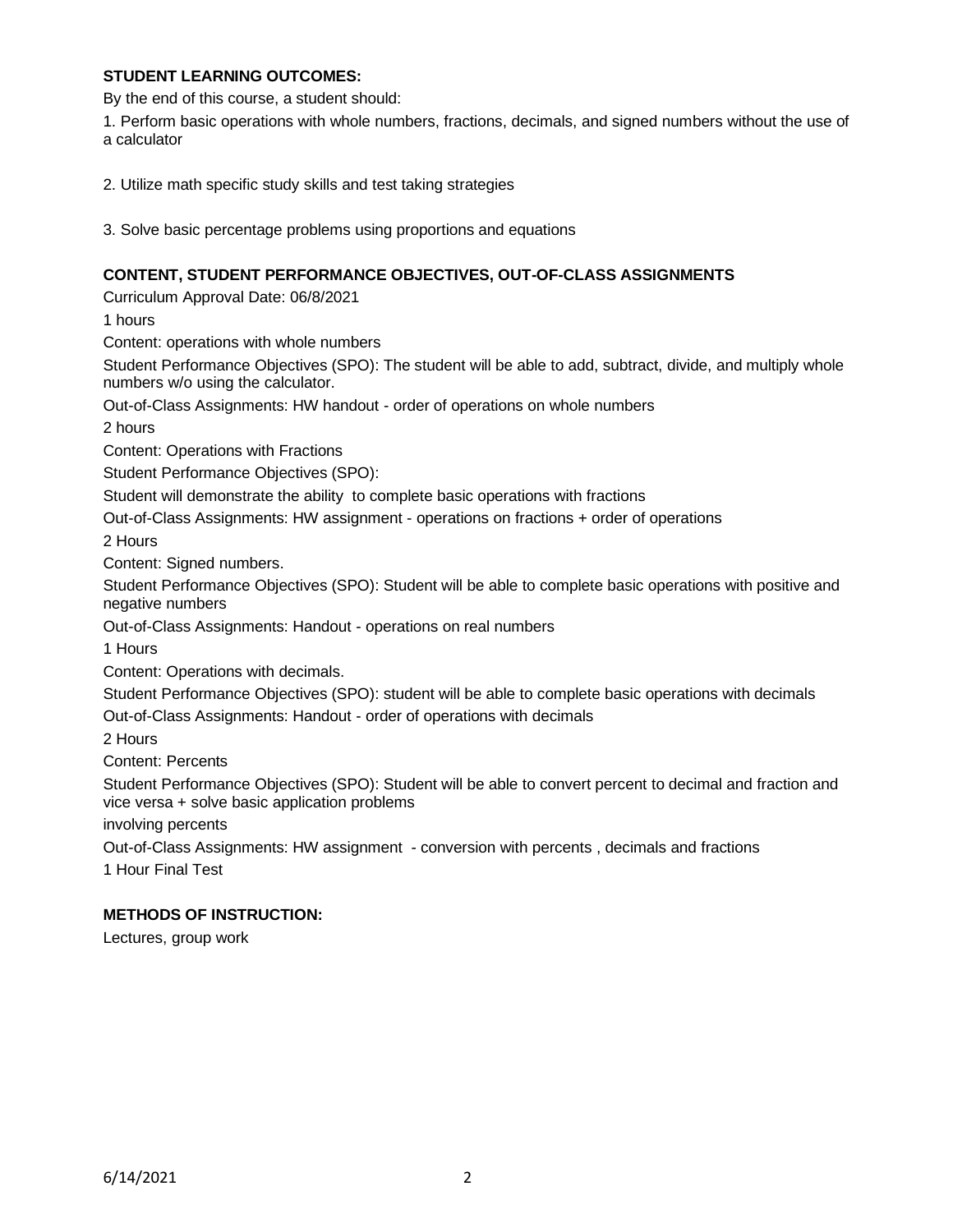## **OUT OF CLASS ASSIGNMENTS:**

Required Outside Hours: 4 Assignment Description: Homeworks Assignment: Order of operations on whole numbers Required Outside Hours: 4 Assignment Description: HW assignment - operations on fractions + order of operations Required Outside Hours: 4 Assignment Description: HW assignment - conversion with percents , decimals and fractions Required Outside Hours: 6 Assignment Description: HW assignment- operations on real numbers

# **METHODS OF EVALUATION:**

Skill demonstrations Percent of total grade: 90.00 % Percent range of total grade: 90 % to 100 % Class Performance/s Performance Exams Objective examinations Percent of total grade: 10.00 % Percent range of total grade: 0 % to 10 % Multiple Choice True/False Completion

# **REPRESENTATIVE TEXTBOOKS:**

Alan Tussy. Basic Mathematics for College Students. Brooks Cole,2019. ISBN: 1337618403 Reading Level of Text, Grade: 12 Verified by: K. Wagman